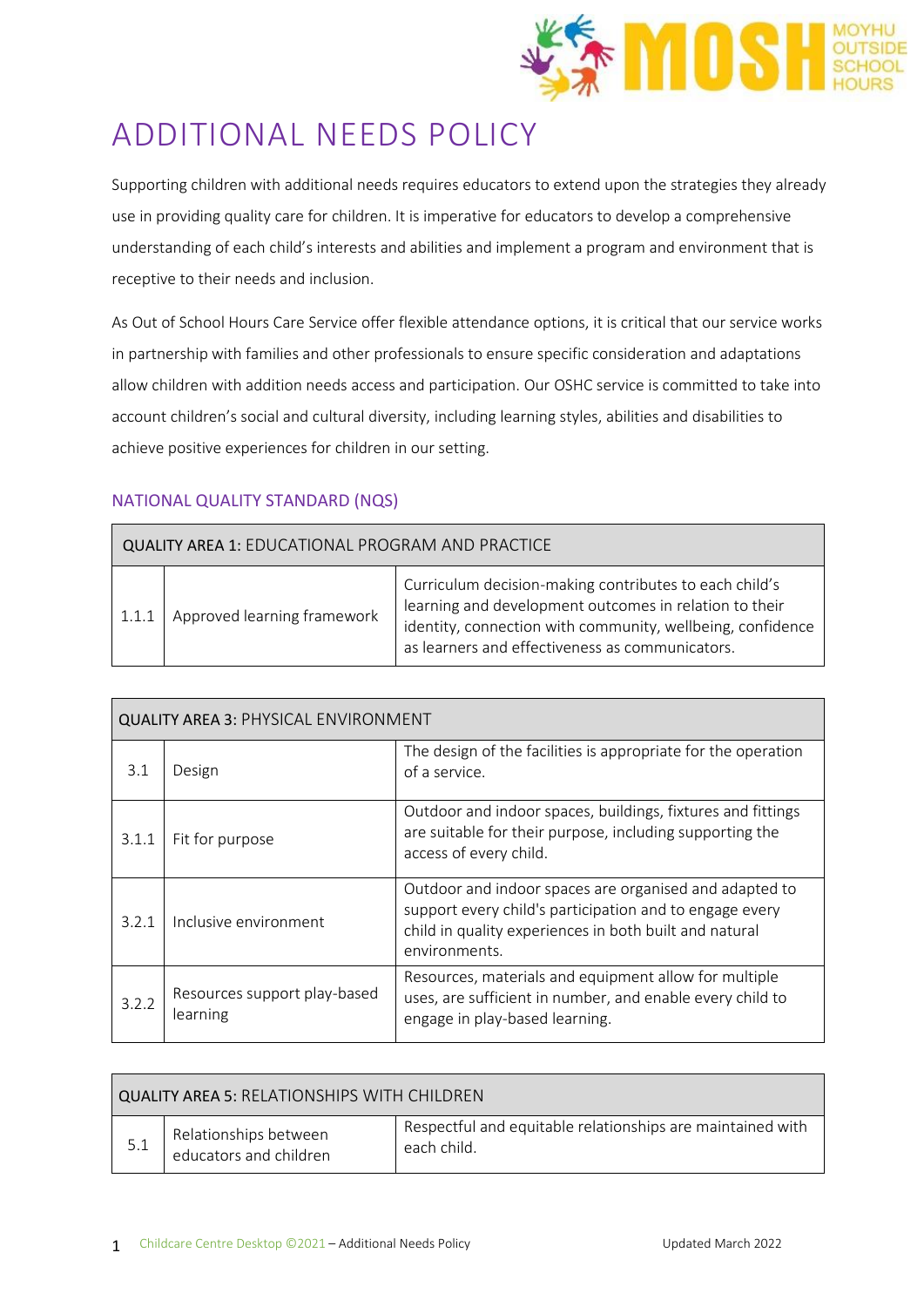

| 5.1.1 | Positive educator to child<br>interactions | Responsive and meaningful interactions build trusting<br>relationships which engage and support each child to feel<br>secure, confident and included. |
|-------|--------------------------------------------|-------------------------------------------------------------------------------------------------------------------------------------------------------|
| 5.1.2 | Dignity and rights of the child            | The dignity and rights of every child are maintained.                                                                                                 |

| <b>QUALITY AREA 6: COLLABORATIVE PARTNERSHIPS WITH FAMILES AND COMMUNITIES</b> |                                           |                                                                                                                                                              |
|--------------------------------------------------------------------------------|-------------------------------------------|--------------------------------------------------------------------------------------------------------------------------------------------------------------|
| 6.1                                                                            | Supportive relationships with<br>families | Respectful relationships with families are developed and<br>maintained and families are supported in their parenting<br>role.                                |
| 6.1.1                                                                          | Engagement with the service               | Families are supported from enrolment to be involved in<br>the service and contribute to service decisions.                                                  |
| 6.1.2                                                                          | Parent views are respected                | The expertise, culture, values and beliefs of families are<br>respected and families share in decision-making about their<br>child's learning and wellbeing. |
| 6.2                                                                            | Collaborative partnerships                | Collaborative partnerships enhance children's inclusion,<br>learning and wellbeing.                                                                          |
| 6.2.2                                                                          | Access and participation                  | Effective partnerships support children's access, inclusion<br>and participation in the program.                                                             |

| EDUCATION AND CARE SERVICES NATIONAL REGULATIONS |                            |  |
|--------------------------------------------------|----------------------------|--|
| 155                                              | Interactions with children |  |
| 156                                              | Relationships in groups    |  |
| 157                                              | Access for parents         |  |

## RELATED POLICIES

#### PURPOSE

To be responsive to each child, irrespective of their additional needs and abilities. We aim to provide a supportive and inclusive environment that sanctions each child to fully participate in its education and care at the OSHC Service. Educators will remain encouraging, unprejudiced and supportive, ensuring that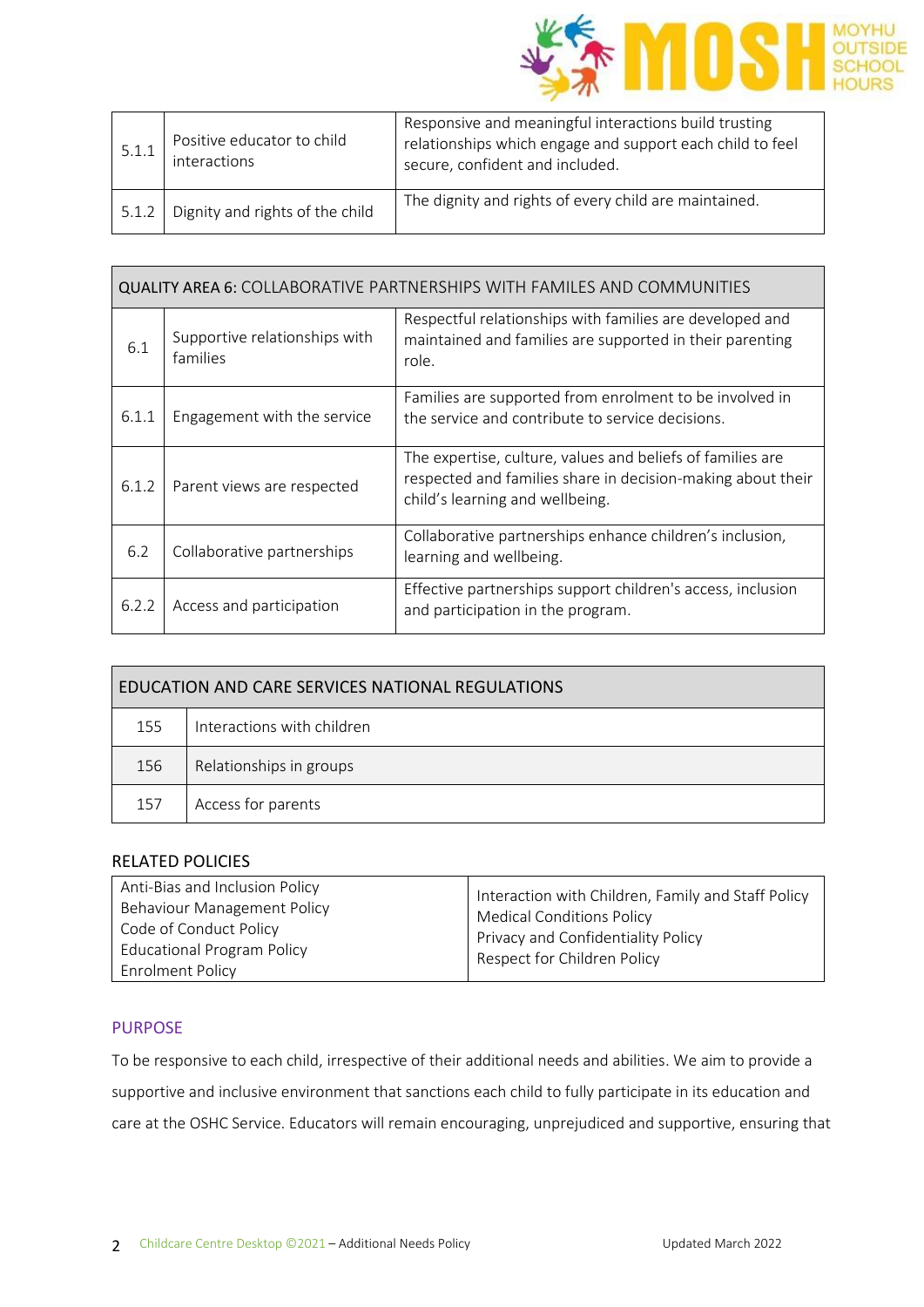

all children are treated equally and fairly and have the opportunity to grow and develop to their individual potential.

## SCOPE

This policy applies to children, families, staff, management, and visitors of the Out of School Hours Service. According to the Inclusion Support Program Guideline (Australian Department of Education, Skills and Employment) March 2020, there is no national definition of 'additional needs.' This term is used within the policy to describe children who may need or require specific considerations or adaptations to participate fully in our OSHC service.

Additional needs may include children who:

- o have a diagnosed disability or developmental delay- physical, sensory, intellectual, or autism spectrum disorder
- o are presenting with challenging behaviours and/or behavioural or psychological disorders
- o have a serious medical or health condition
- o are presenting with trauma-related behaviours
- o are Aboriginal or Torres Strait Islanders
- o are recent arrivals in Australia
- o have a culturally and linguistically diverse background
- o live in isolated geographic locations
- o are experiencing difficult family circumstances or stress
- o are at risk of abuse or neglect
- o are experiencing language and communication difficulties
- o have learning difficulties
- o are gifted or have special talents
- o have other extra support needs.

We understand that additional needs may be temporary or permanent with diverse origins, which require different responses. Supporting children with additional needs enables them to have equitable access to resources and participation. This can lead to stronger skills in literacy and numeracy, social and emotional development and understanding of diversity. Strategies for supporting children with additional needs can differ significantly, because every child is unique.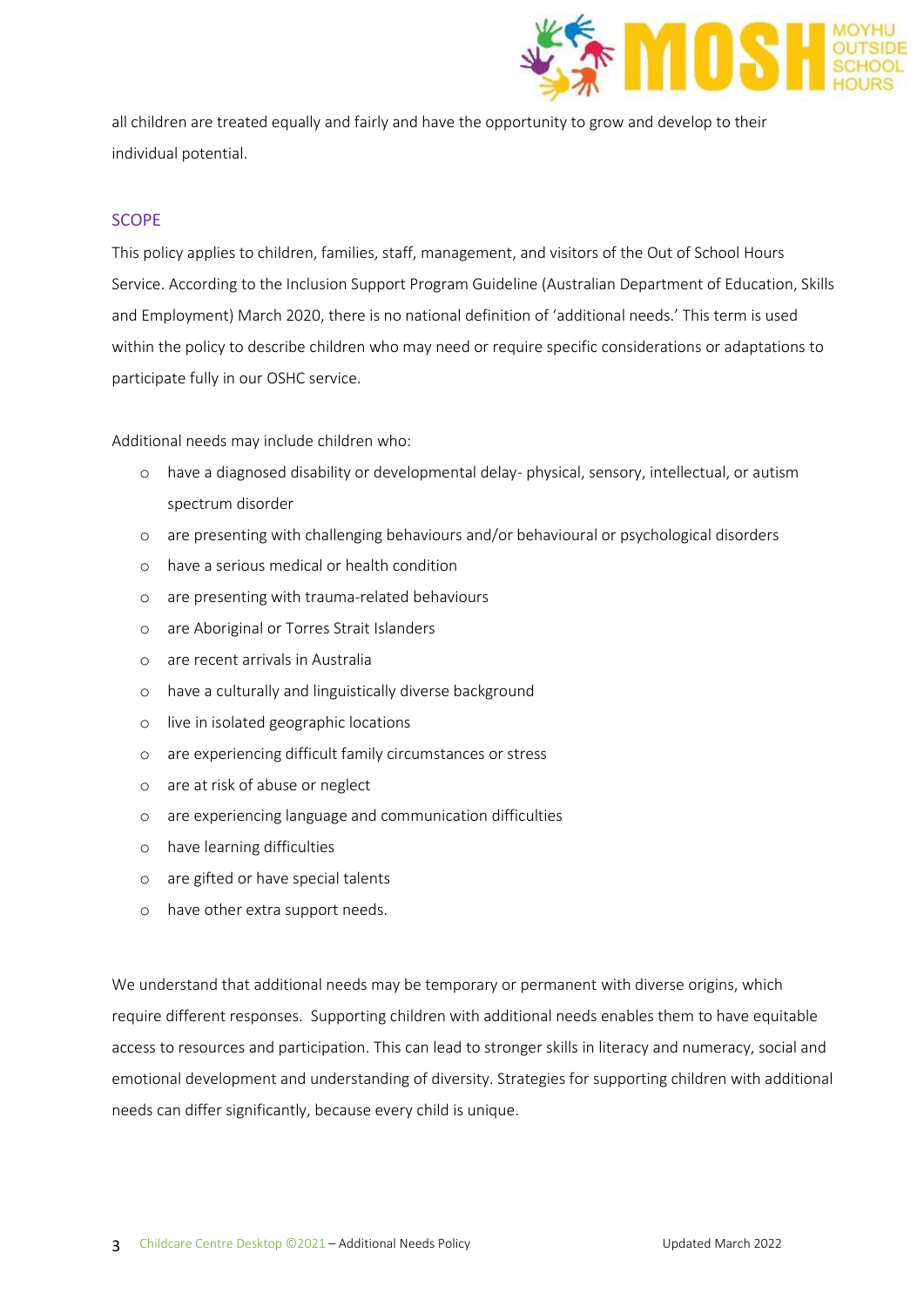

## IMPLEMENTATION

## MANAGEMENT/NOMINATED SUPERVISOR WILL ENSURE:

- completed enrolment forms are used to gather information about children's additional needs
- equitable access is provided to support children with additional needs
- communication with families is consistent and supportive
- develop effective relationships with school leaders and the OSHC service to support the child
- they have a thorough understanding of the NDIS plan for each child (if applicable) and assist to help achieve goals and build skills and independence
- they contact their local Inclusion Agency to access information and support about the Inclusion Support Program (see: [Inclusion Development Fund Manager](https://www.education.gov.au/inclusion-support-program-isp) for your state/territory organisation)
- they develop a *Strategic Inclusion Plan* in collaboration with the Inclusion Agency which will identify any barriers preventing a child's inclusion and implement strategies for improvement
- they seek assistance, training, and where possible, financial funding from inclusive support agencies to promote the development of skills in children with identified additional needs
- educators are meeting the needs of each individual child, by providing educators with targeted professional development and opportunities to network with professional agencies
- they access the Inclusion Support Portal (IS Portal) through PRODA
- parents provide written consent for information about their child to be shared on the IS Portal if accessing support under the Inclusion Support Program
- families are encouraged to meet with the educators who will be working with the child to ensure an understanding of the child's needs, appropriate methods for communication, and to ascertain that suitable resources and support is provided to both the family and the child
- the OSHC Service works in partnership with allied health professionals and families to verify the educational program and learning environment is inclusive for each child with additional needs, including children and families from culturally diverse backgrounds
- specific plans and programs provided by external resource providers and professionals for children with additional needs are shared with educators and copies filed in the child's individual record
- children are encouraged to feel safe and secure during their education and care at the OSHC Service by developing trusting relationships with educators, other children, and the community
- inclusive strategies and practices are embedded in the delivery of quality education and care
- the privacy and confidentiality for children and families is maintained
- the indoor and outdoor environment and equipment is designed or adapted to ensure access and participation for all children, supporting the inclusion of children with additional needs. This may include the use of: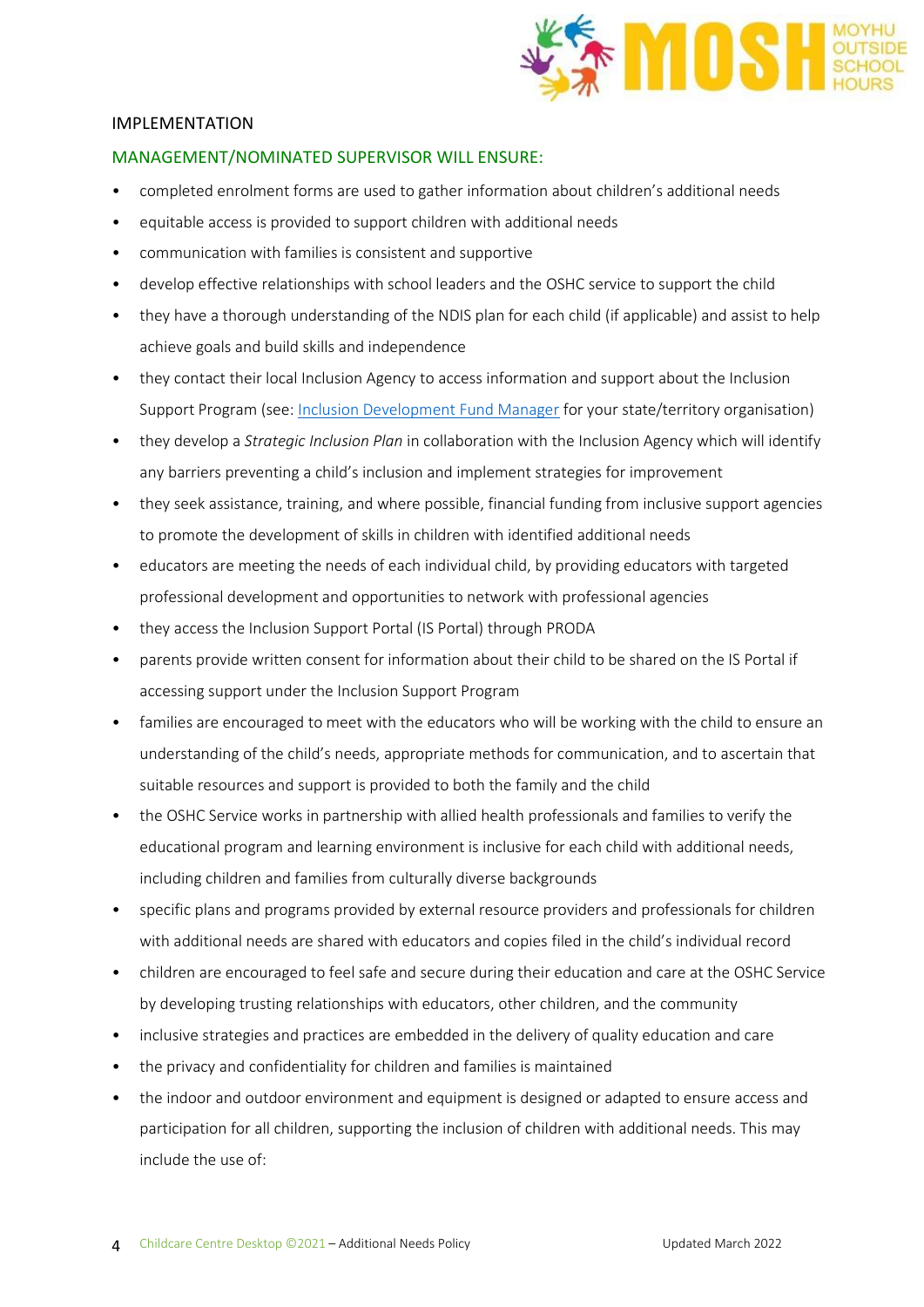

- o portable ramps
- o use of standing frames and support swings
- o specialised furniture such as chairs, tables and positioning equipment
- o communication charts and Auslan dictionaries
- o resources and books in languages other than English to support Indigenous children and children from linguistically diverse backgrounds
- the program and curriculum are inclusive and meet the individual needs of children with additional needs, disability or developmental delay
- children's sensory sensitivities to pressure, texture, smell, noise, or colour is considered within the environment.

#### EDUCATORS WILL:

- treat children equally and fairly and with respect
- create an inclusive program, which is adaptable and supportive of all children
- advocate for children's rights
- conduct specific observations on the individual child, outlining their interests, strengths, and developmental needs to support programming including open ended learning opportunities
- meet with families of children with additional needs to familiarise themselves with the specific communication needs of each child. Communication could include verbal and non-verbal communication skills and cues and may necessitate the use of systems such as sign language, the use of images, and/or learning key words in the child's home language
- establish a means for frequent communication with parents of children with additional needs through a communication book, verbal daily information exchanges, and/or formal and informal meetings.
- work with all families to meet children's developmental needs in order to build strengths and capabilities
- develop an Inclusion Support Plan (ISP) in collaboration with Inclusion Agency professionals, health professionals and parents of the child and keep a copy in the child's individual record
- liaise with school staff and other key personal at the school to ensure consistent strategies are implemented for the child at OSHC
- work with other professionals who play a role in supporting the child's development
- create a flexible environment, which can be adapted to each child's needs within the OSHC Service to support the inclusion of children with additional needs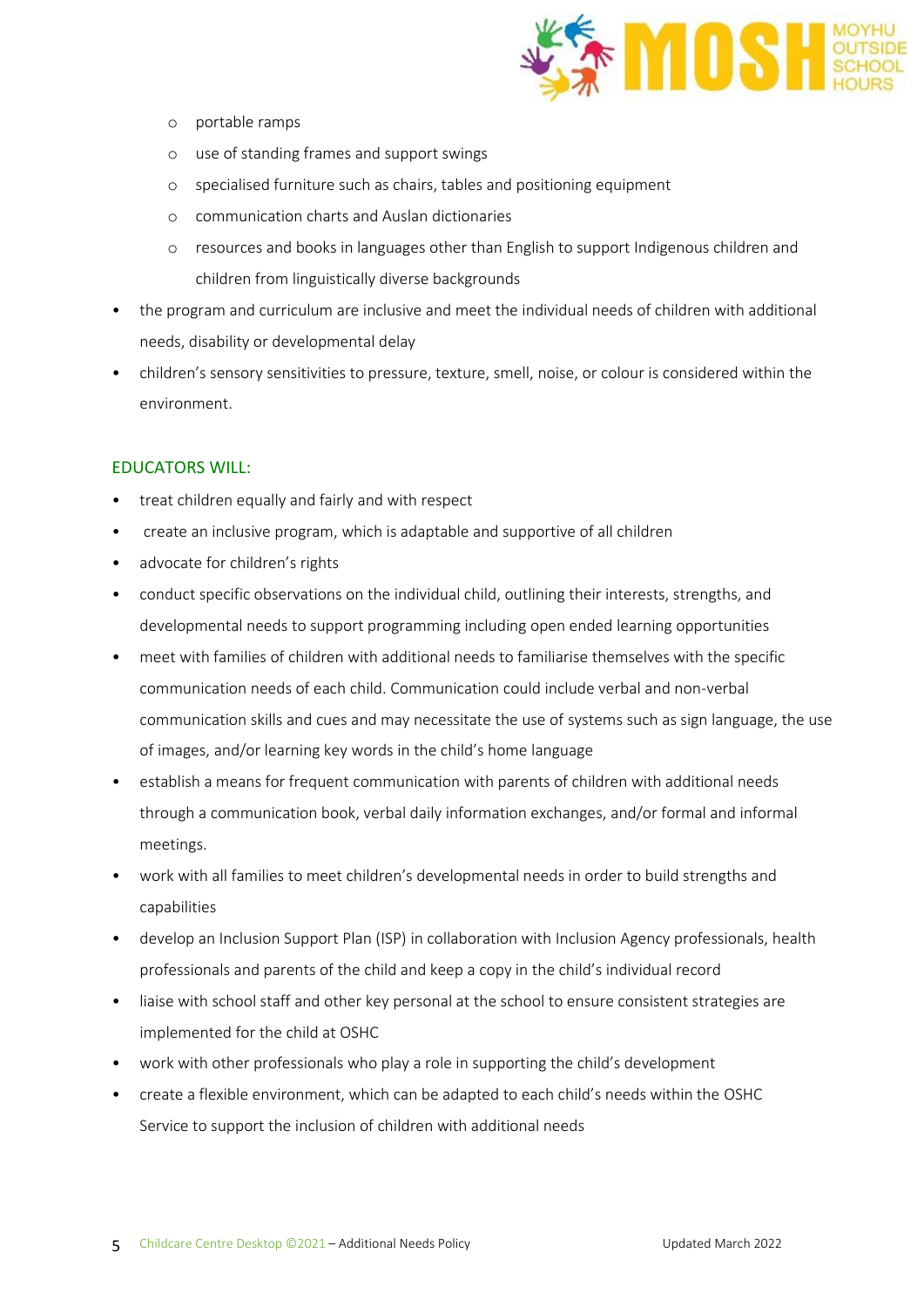

- implement programming experiences and activities, that are inclusive for all children to access, explore and participate.
- listen carefully to all children's concerns and discuss issues of inclusion and exclusion, and fair and unfair behaviour.
- act as role models by displaying appropriate behaviour and language, being consistently aware of and responsive to children who may require additional support, attention, or assistance.
- discuss a wide range of emotions, thoughts, and views constructively with the children within a supportive environment
- not judge or compare one child's development with another
- talk to children about differences and acceptance.
- provide opportunities for all children to play and learn together, promoting cooperative, caring, and social behaviours.

# INCLUSION SUPPORT PROGRAM (ISP):

To assist in the provision of an inclusive environment for children with additional needs, our OSHC Service may apply for additional support through the [Inclusion Support Program \(ISP\)](https://www.education.gov.au/inclusion-support-program-isp) if the eligibility requirements are met.

The Nominated Supervisors and educators will refer to the Inclusion Support Guidelines and consult with families to submit an application. Applications would need to be submitted for the different types of care the child accesses through our Service (care during school terms and vacation care). The objectives of the Inclusion Support Program include:

- supporting Out of School Hours Services increase their capacity and capability to provide quality inclusive practices for all children
- to address access and participation barriers
- support the inclusion of children with additional needs

(See: Guide to Strategic Inclusion Plan)

## FAMILIES WILL:

- work collaboratively with our OSHC Service
- share information about their child's specific needs-their interests, things they do well, strategies that are used at home to support their child, identify routines or situations that may cause physical or emotional challenges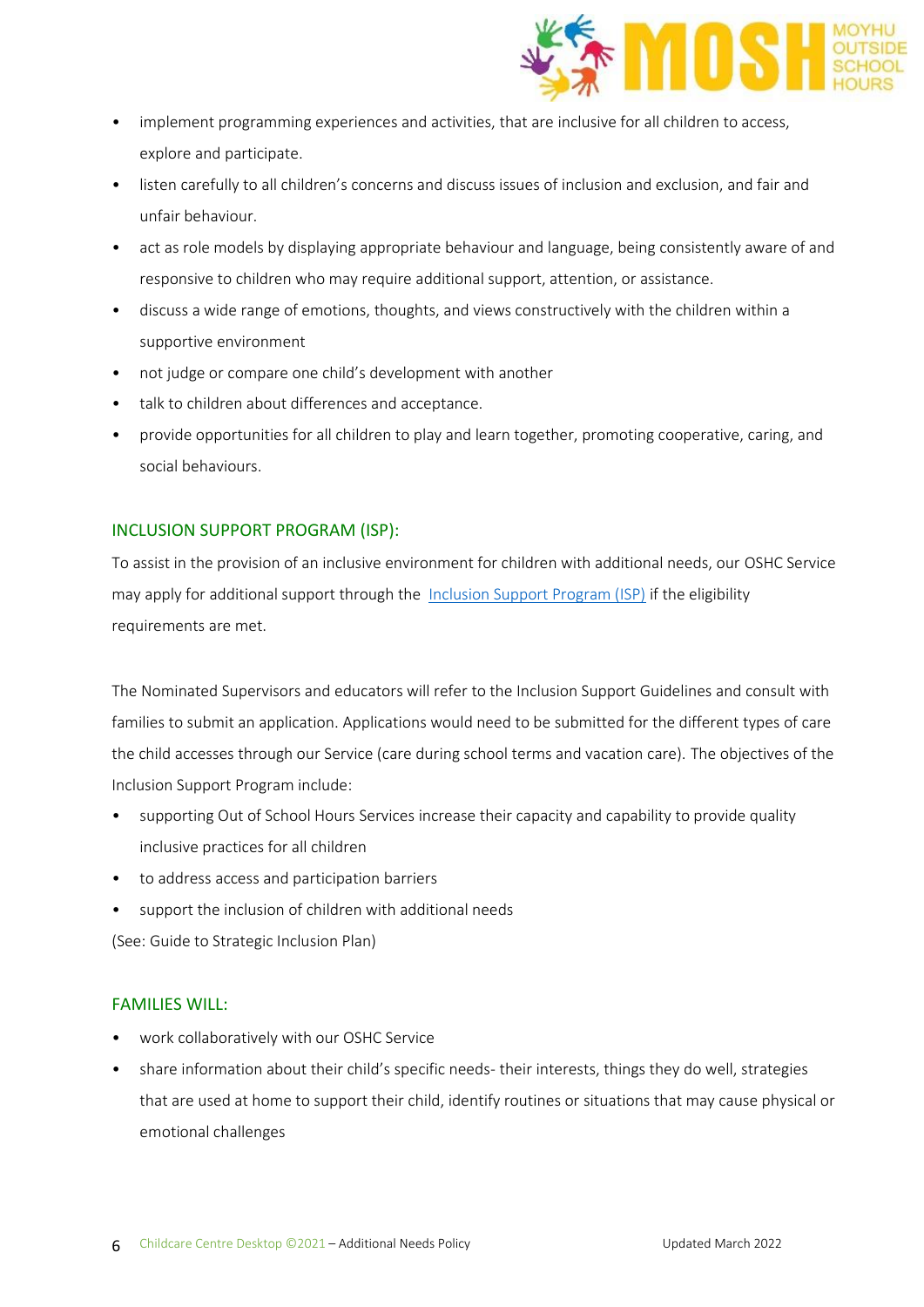

- provide accurate information about their child's additional needs including relevant reports, documentation, NDIS plans, details about support services and other allied professionals
- help to identify possible barriers for inclusion and reasonable adjustments that may be required
- consent to our OSHC Service accessing external professional support if required to assist educators manage the diagnosed, or undiagnosed additional needs of their child
- collaborate with external professional support agencies and educators to implement plans to support inclusion
- provide written consent for information about their child to be shared on the IS Portal if accessing support under the Inclusion Support Program
- adhere to our policies that should the safety of other children and staff be compromised enrolment may be suspended or terminated.

## SOURCE

Australian Children's Education & Care Quality Authority. (2014).

Australian Government Department of Education, Skills and Employment. (2009) *Belonging, Being and Becoming: The Early Years Learning Framework for Australia.*

Australian Government Department of Education, Skills and Employment. (2011) *My Time, Our Place- Framework for School Age Care in Australia.*

Australian Government Department of Education, Skills and Employment (2014) *Continuity of Learning: A resource to support effective transition to school and school aged care.* 

Australian Government Department of Education, Skills and Employment (2020) *Inclusion Support Program (ISP)*  Catholic Education Office Melbourne (2013) *Gifted and Talented Students A Resource Guide for Teachers in Victorian Catholic Schools*

Early Childhood Australia Code of Ethics. (2016).

Early Childhood Australia (ECA), & Early Childhood Intervention Australia (ECIA). (2012). Position statement on the inclusion of children with disability in early childhood education and care.

[http://www.earlychildhoodaustralia.org.au/wp-](http://www.earlychildhoodaustralia.org.au/wp-content/uploads/2014/06/ECA_Position_statement_Disability_Inclusion_web.pdf)

[content/uploads/2014/06/ECA\\_Position\\_statement\\_Disability\\_Inclusion\\_web.pdf](http://www.earlychildhoodaustralia.org.au/wp-content/uploads/2014/06/ECA_Position_statement_Disability_Inclusion_web.pdf)

Early Childhood Intervention Australia *National Guidelines for Best Practice in Early Childhood Intervention* Education and Care Services National Law Act 2010*.* (Amended 2018).

[Education and Care Services National Regulations.](https://www.legislation.nsw.gov.au/view/html/inforce/current/sl-2011-0653?query=((Repealed%3DN+AND+PrintType%3D%22act.reprint%22+AND+PitValid%3D@pointInTime(20200831000000))+OR+(Repealed%3DN+AND+PrintType%3D%22reprint%22+AND+PitValid%3D@pointInTime(20200831000000))+OR+(Repealed%3DN+AND+(PrintType%3D%22epi.reprint%22+OR+PrintType%3D%22epi.electronic%22)+AND+PitValid%3D@pointInTime(20200831000000)))+AND+Content%3D(%22early%22+AND+%22childhood%22)&dQuery=Document+Types%3D%22%3Cspan+class%3D%27dq-highlight%27%3EActs%3C/span%3E,+%3Cspan+class%3D%27dq-highlight%27%3ERegulations%3C/span%3E,+%3Cspan+class%3D%27dq-highlight%27%3EEPIs%3C/span%3E%22,+Search+In%3D%22%3Cspan+class%3D%27dq-highlight%27%3EAll+Content%3C/span%3E%22,+All+Words%3D%22%3Cspan+class%3D%27dq-highlight%27%3Eearly+childhood%3C/span%3E%22,+Point+In+Time%3D%22%3Cspan+class%3D%27dq-highlight%27%3E31/08/2020%3C/span%3E%22) (2011).

Guide to the Education and Care Services National Law and the Education and Care Services National Regulations. (2017).

Guide to the National Quality Framework. (2017). (amended 2020).

New South Wales Department of Education *High Potential and Gifted Education Policy* (2019)

Raising Children *Supporting gifted and talented learning* [https://raisingchildren.net.au/preschoolers/play-](https://raisingchildren.net.au/preschoolers/play-learning/gifted-talented-children/supporting-learning)

[learning/gifted-talented-children/supporting-learning](https://raisingchildren.net.au/preschoolers/play-learning/gifted-talented-children/supporting-learning)

Revised National Quality Standard. (2018).